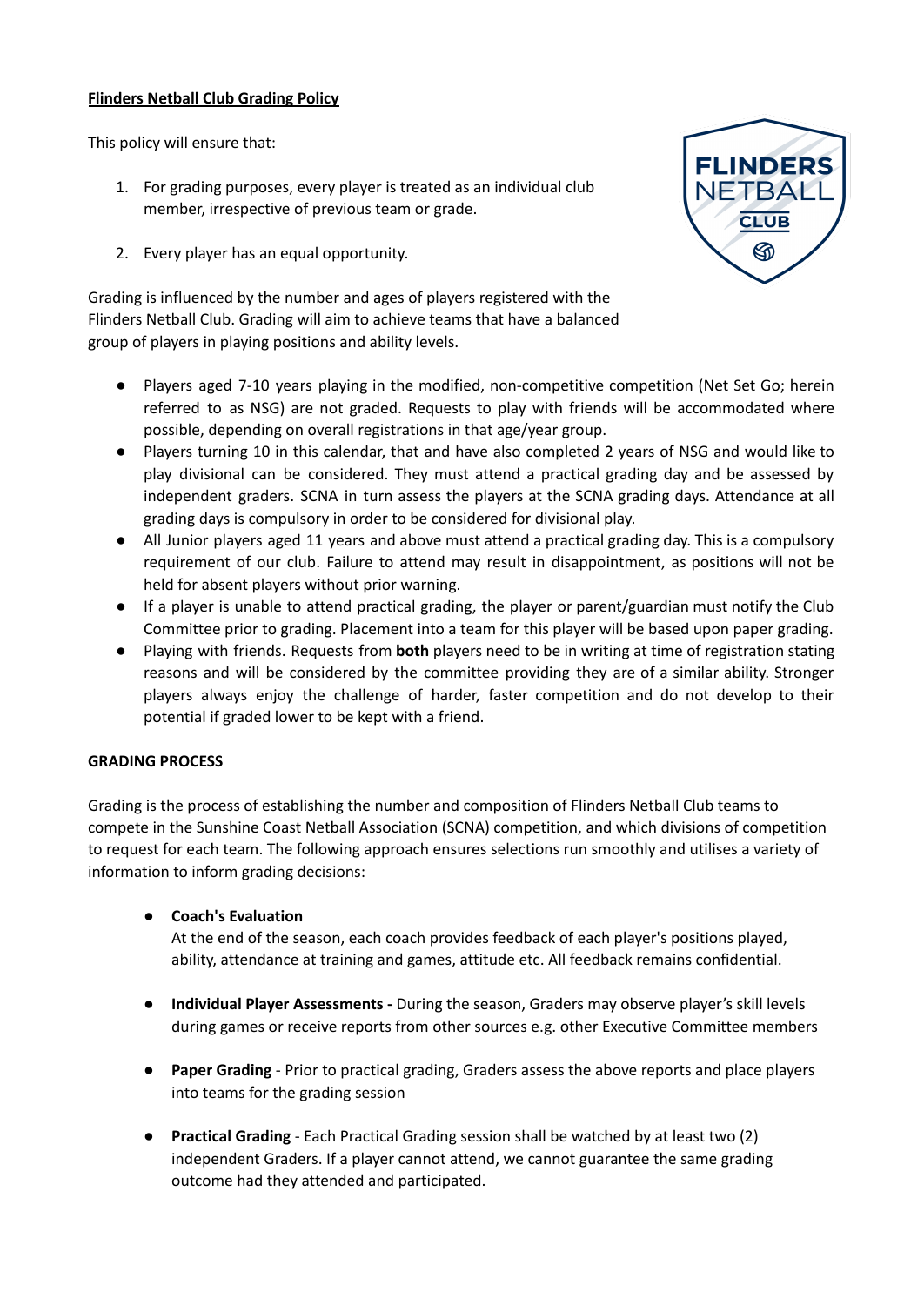#### **GRADING CONSIDERATIONS:**

The grading considerations and policy is designed to address several player and club needs, some of which invariably conflict. The following may be just some of the factors considered:

### **Ability and Skill Level**

Playing with people of similar ability ensures skills are developed at the correct pace, playing is enjoyable for all players and playing is safer for all players (as playing with like-skilled individuals reduces injury potential).

Experience tells us:

A player of lower-skill in a team of higher-skill may:

- Feel inadequate at their inability to match their team-mates
- Spend more time on the side-line than more skilled team-mates
- Lose interest

A player of higher-skill in a team of lower-skill may:

- Feel frustrated by the inability of team-mates to perform at the same level
- Not play to their full ability
- Lose conditioning and interest

To not grade players based on ability would take away the opportunity for some to ultimately progress to representative netball. However, we do understand that not every player would like to pursue this path. If you would like your child to play at a less competitive level, please ask the Club President if your child can be placed in a lower division prior to the grading process commencing at the start of the season. This may or may not be possible based on other considerations.

#### **Availability for both training and playing**

Reasons for missing training and/or playing may include: holidays, parties, other special occasions, conflicting commitments, ability to be punctual, sickness, injury, or several other factors. Each player's availability from the previous season is taken into consideration.

#### **Sportsmanship**

Behavioural factors also have an impact on team cohesion. Please Refer to the "Guidelines for Parents" and "Codes of Behaviour" for both players and their families (spectators) as attitudes, interactions and communications with others can have a strong impact on team cohesion.

#### **Coachability and Focus**

How players and their parents respond to coaching and feedback is a strong indicator of a player's ability to improve their playing in the following season.

#### **External Grading**

If a player is joining Flinders from another club, we are required to grade the player at a similar level to their previous club if the grading took place within the past 3 years.

#### **Balancing Team Numbers**

Players may be placed in any divisional teams at the discretion of the Graders and in consultation with the player and their parents based on the number and ages of players registered with the club. Balancing of team numbers in the first few weeks directly after grading is also sometimes required for various reasons.